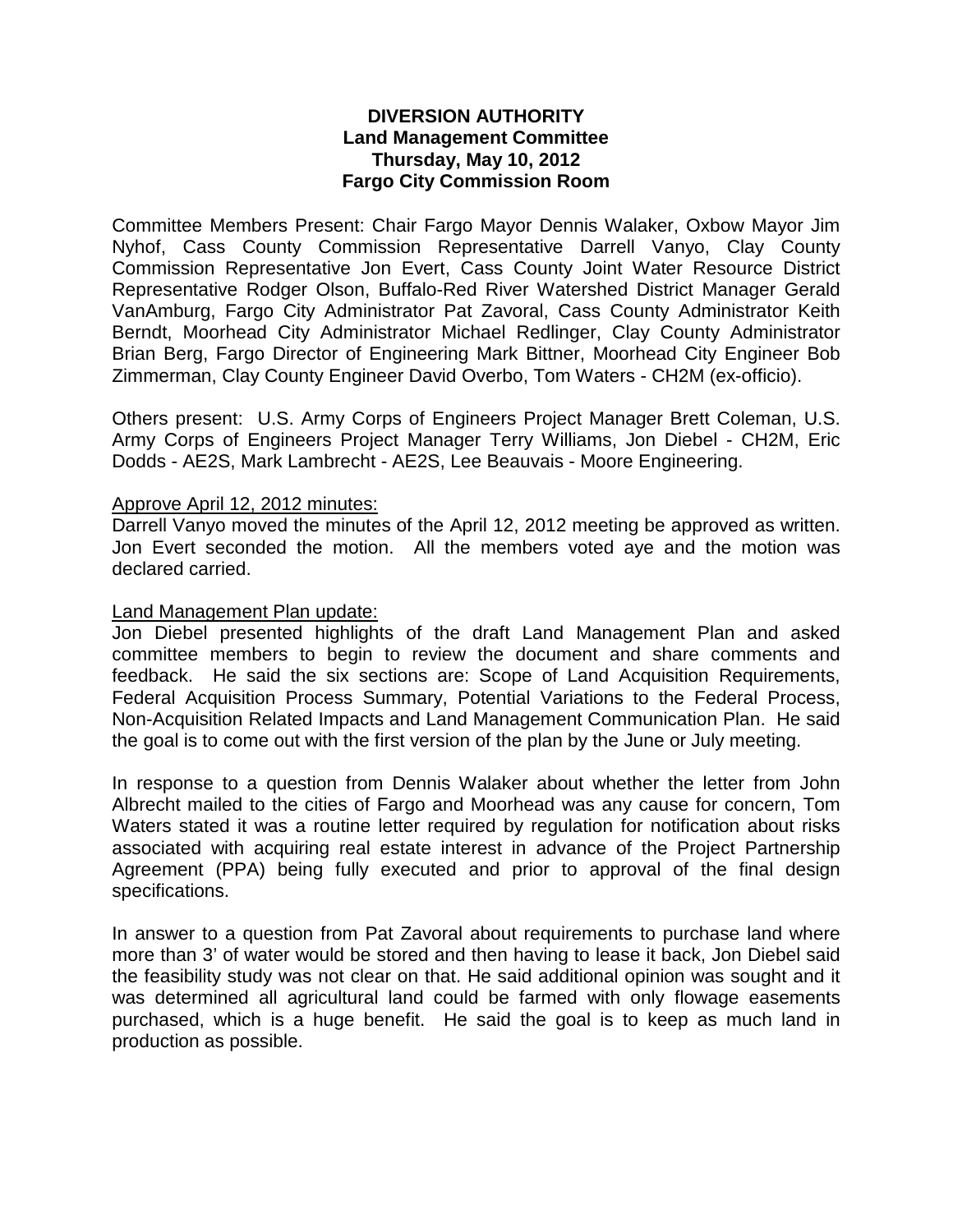Terry Williams said the method presented by the Corps in all the public meetings was that agricultural land is paid a flowage easement and structures are to be bought out. She said the Authority does not have to make an offer to purchase agricultural land.

Tom Waters said he would request documentation from the Corps stating that agricultural land is not required to be purchased.

Jon Diebel said there still needs to be more study for the flow through town options. That option significantly changes the frequency of operation of the channel and the cost, he said, and the reduced affect on the storage area is a benefit. He said the Agricultural Advisory Subcommittee has a number of representatives from different communities and industries and will be tasked to look at approaches that will benefit the community and reduce the cost for the Diversion Authority. He said there are options for paying for flowage easements such as in a lump sum, over time, compensation for the years the diversion operates, the years the diversion affects crops, and other ways. It will be a crucial next step to evaluate those options, he said.

Brett Coleman pointed out a distinction when using the term "impacts." He said when flows are allowed through town or in heavy rain events, there is potential for farmers to have impacts; however, payments being discussed are for impacts only when the project is actually in operation.

Pat Zavoral said that is likely the most difficult piece of the land management issue and it is important for property owners to understand that distinction. Once the PPA is signed, he said, there are expectations in Oxbow and other areas that land purchases outside the right-of-way acquisitions will begin; yet, according to the Corps, it would not be done till the diversion is in operation, which could be 8-10 years.

Proposed Membership for the Agricultural Advisory Subcommittee, Early Acquisition Policy Subcommittee and Hardship Policy Subcommittee Approved:

Dennis Walaker asked the group to review the lists of proposed members who have agreed to serve on subcommittees.

# Early Acquisition Subcommittee:

*Purpose:* Assist in early acquisition policy development and implementation of early acquisition policies; reports to the Land Management Committee.

*Proposed members:* Pat Zavoral (Chair), Brian Berg, Mike Redlinger, Tim Solberg, Bob Zimmerman, Brian Neugebauer, Nancy Morris, Jon Diebel and Eric Dodds.

### Hardship Review Committee:

*Purpose:* Review submitted requests under the hardship policy and make recommendations to the EASC on which applications meet the policy requirements. The Hardship Review Committee reports to the EASC.

*Proposed members:* Brian Berg (Chair), Keith Berndt, Dr. John Baird, Chip Ammerman, Mike Montplaisir, Nancy Morris and Eric Dodds.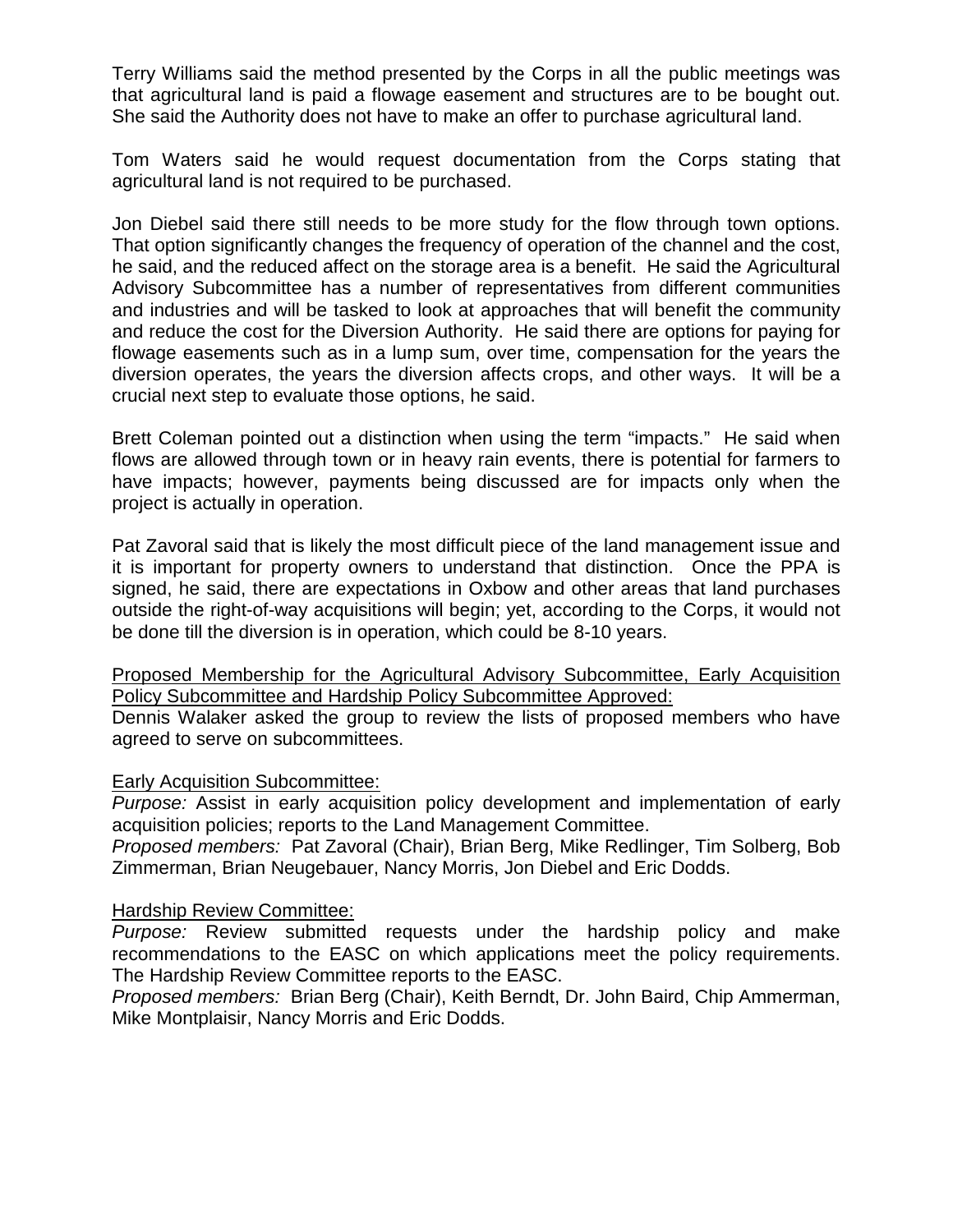Agricultural Advisory Subcommittee:

*Purpose:* Assist in the development of policies and procedures to mitigate project related impacts to agriculture. The Agricultural Advisory Subcommittee coordinates policy with AAS and reports to the Land Management Committee.

*Proposed members:* Rodger Olson (Chair), Pat Zavoral, Jon Evert, Mark Bittner, Dave Overbo, Mark Askegaard, Matt Ness, Mark Brodshaug, Mark Ottis, Scott Nipstad, Tyler Odegaard, Jon Diebel, and Mark Lambrecht.

Chair Dennis Walaker said there is flexibility on all the committees to add to the membership or add members ad hoc, such as in an appeal situation.

Darrell Vanyo moved the members of the three subcommittees be approved as presented. Mark Bittner seconded the motion. All the members voted aye and the motion was declared carried.

# ROE Team Update and Cultural Resources Easement Acquisition Status:

Mark Lambrecht said at the March meeting the legal staff of the Ohnstad Twichell Law Firm explained access to private property accomplished through general ROE (Right of Entry). He said lately the need to enter is more specifically for shovel type access, looking for cultural artifacts. This requires more time and is invasive work, he said, and rather than push the limits on the ROE access, he proposed moving forward with temporary easements to conduct the Phase 2 cultural resources testing. He said there are currently only about a half dozen parcels and may be only 12 to 20 over the whole breadth of the project; however, a policy is needed to conduct this activity. He said the first will occur after harvest this fall to lessen the affect on agricultural use of the land. The guidelines are what the legal team will use in preparation of the easement, not the actual easement document, he said, and the provisions are easily understood and not controversial. In their April Meeting, he said, the Joint Water Resource Board moved to adopt these guidelines as guiding principles for obtaining easements. He said this committee needs to be aware of the compensation guideline. The Corps urges caution not to offer compensation based on acreage, he said, instead there is a lump sum of \$1,000 for the privilege of access to the land and \$250 for each 1 meter by 1 meter excavation, plus actual cost of crop damage or other cleanup.

In answer to a question from Jon Evert about whether the definition of cultural artifacts pertains strictly to Native American history, Mr. Lambrecht said sites may be European as well, although the potential sites identified to date are early Native American burial grounds, encampments, and the like. There are guidelines for cultural resources, he said, and even bridge structures of unique or unusual style may have historical components and historic cemeteries will require evaluation. He said the emphasis when dealing with cultural artifacts is first avoidance and the second method may be relocation, it is on a case-by-case-basis.

Jon Evert moved the guiding principles and compensation guidelines be approved as presented. Brian Berg seconded the motion. All the members voted aye and the motion was declared carried.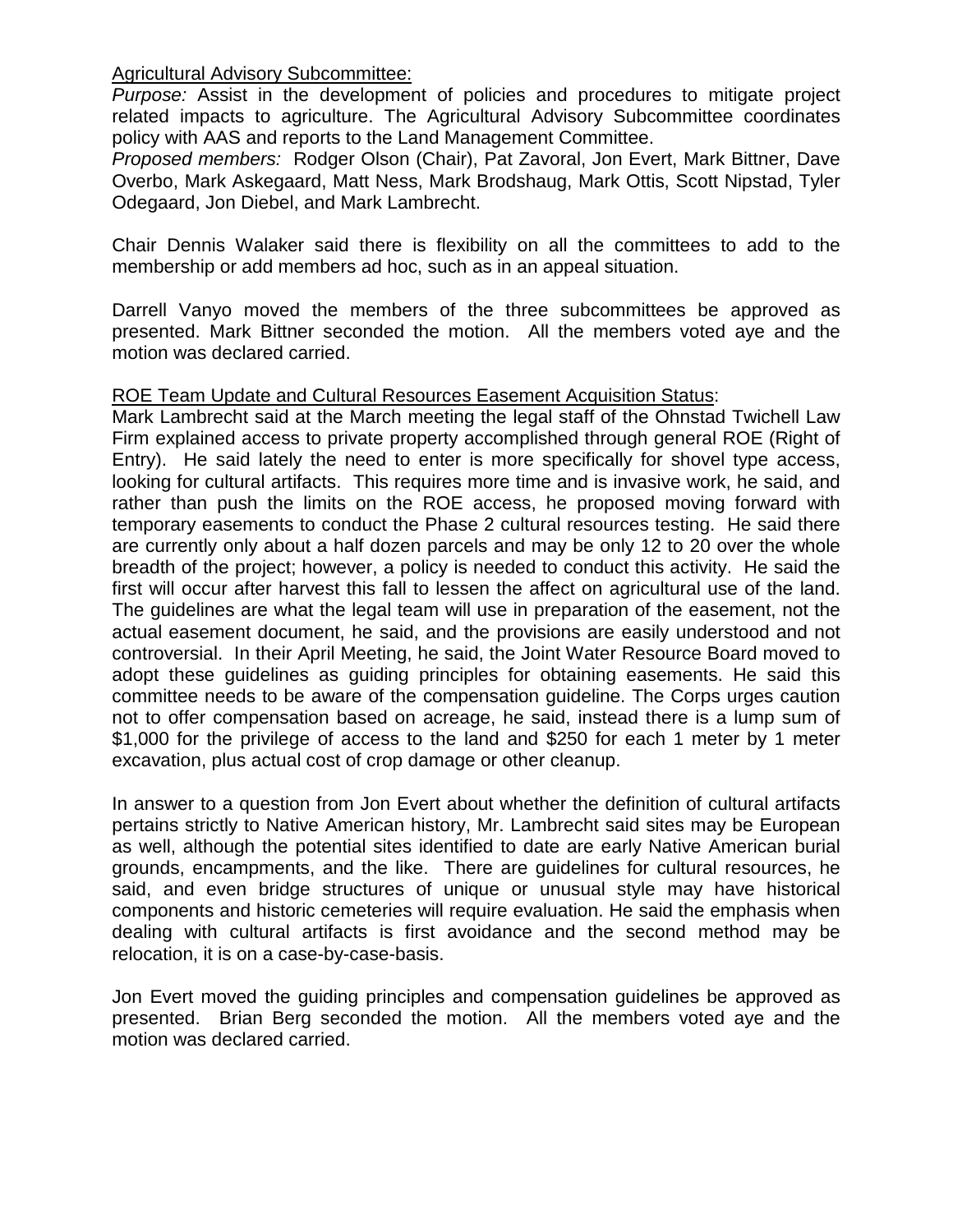### **Other business:**

Tom Waters reported that last month the hardship policy was approved subject to legal review and that review has been completed and the policy is now being implemented.

Eric Dodds stated a new hardship application form has been implemented to provide consistency and completeness. The suggested path forward, he said, is to be sure all applications are complete and then submitted to the Hardship Review Committee and the Program Administrator. The Hardship Review Committee will schedule a public meeting to formally consider the applicants and prepare an early buy-out process per the policy. He said once that list is developed, estimated costs for those properties should be established and then actual appraisals conducted with the appraised value brought back to the full board for consideration.

Keith Berndt said of the five applications received to date, two are medically related and in the eligible area, one is financially related and in the eligible area and two are medical related but not in the eligible area.

In answer to a question from Darrell Vanyo about whether there were some means, such as a release or statement, to insure people being discussed have given approval to have their health discussed to avoid conflict with HIPAA, Eric Dodds said the topic has been discussed with legal counsel and the forms clearly state that information is public information under open records law. He said there is a physician's statement required which was included specifically for this reason and the Hardship Review Committee would accept the physician's statement and no further disclosure should be needed, he said.

Darrell Vanyo said while there is not a specific timeframe identified for responses to hardship applications, now that the committee is set up, it is likely a first meeting will happen within 30 days to at least address the five applications received. To keep the communications open, he said, those that do not qualify can be notified and those that do qualify can be informed the process is moving ahead.

In response to a question from Mark Bittner about whether there was a decision on the disposition of acquired property, Pat Zavoral said the sense of staff is that it is preferred the maintenance of acquired property would become the responsibility of the incorporated area or county, not the Diversion Authority. Having a memorandum of understanding with the incorporated entities has been discussed to deal with the details, he said, and more discussion will be needed.

Jon Diebel gave an overview of outreach meetings planned over the next couple months with the lending community and assessors to emphasize the federal acquisition process and work to clear up confusion.

Pat Zavoral said work is being done on putting together a policy on the use of the \$25M pledged for upstream retention and he requested more direction from this committee prior to adoption. He said a draft could be brought to this committee for review before it goes out, it could go to the Red River Retention Authority first or input from the Minnesota DNR and ND State Water Commission could be requested. He said it is suggested that the \$25M pledged for upstream retention be allocated 85% to projects